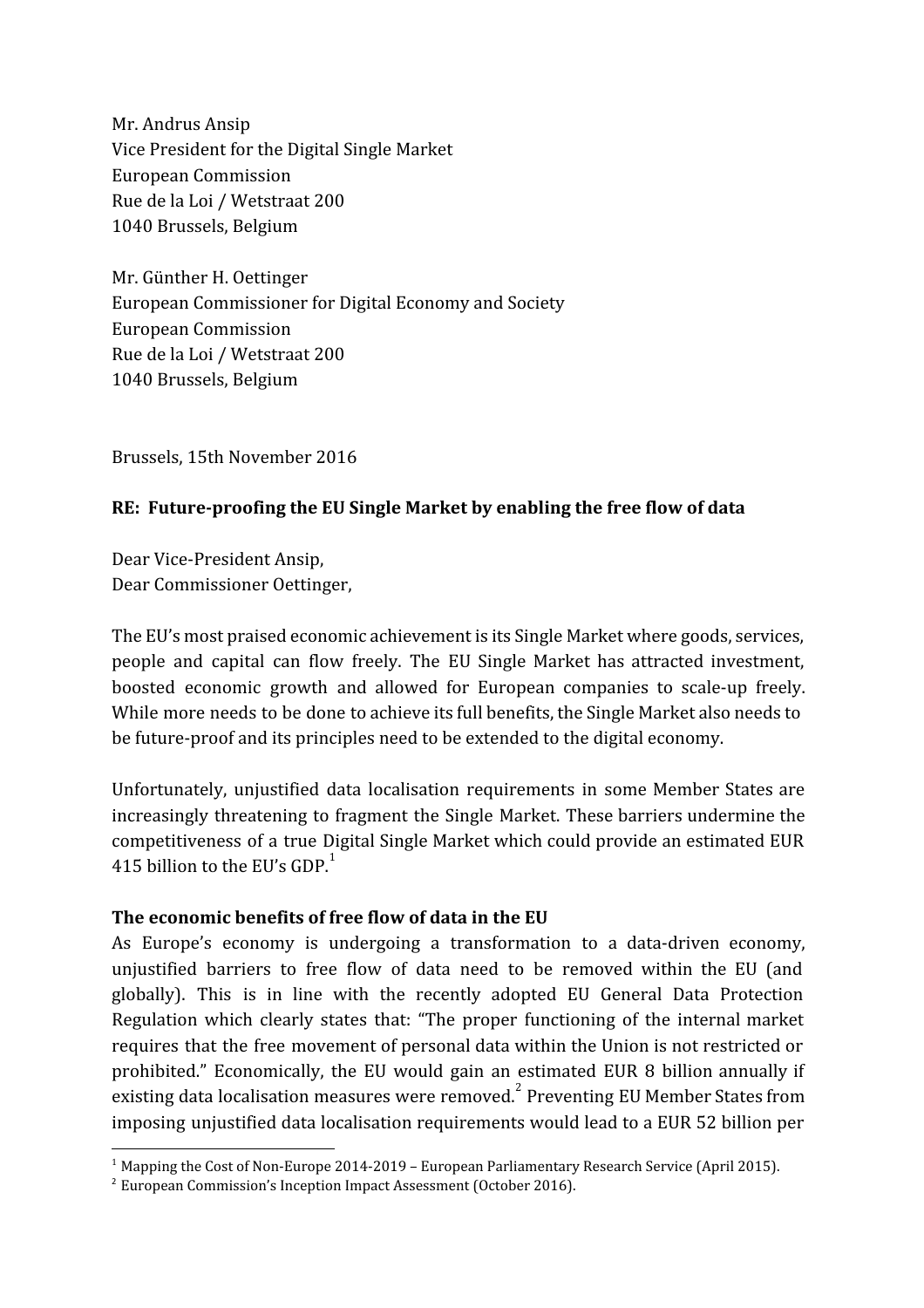year increase in economic activity in Europe or  $0.37\%$  of EU GDP.<sup>3</sup> These gains will increase with the further digitisation of Europe's economy.

## **Unjustified data localisation puts a chill on innovation in Europe**

The vast majority of today's national data localisation requirements relate to company data, tax data, book-keeping data, financial data, gambling data, and health data. Many data localisation requirements are also imposed in the area of public procurement at national and local level. Today all European companies are faced with a patchwork of national rules for the handling of their company data, such as invoices.<sup>4</sup> These requirements constitute a significant barrier for small firms trying to do business in other EU Member States. Businesses operating in Europe, including SMEs, should be able to easily store, access and process their data in the Single Market without facing unnecessarily burdensome localisation requirements. The EU institutions must work to create a Single Market where SMEs can seamlessly scale-up up and not be forced to store data in various Member State jurisdictions.

### **Where data is stored should be a matter of customer choice**

Localisation mandates rarely find any valid public policy justification and prevent consumers and businesses from accessing new services and technology, drive up costs and stifle innovation. Importantly, data localisation measures actually weaken security protections as they make centralised data more vulnerable to attacks. While we respect the request of customers to store data in a certain jurisdiction, we believe that any data storage requirements should be based on customer choice, not government mandate.

### **Wide support for an EU ban on unjustified data localisation**

Forced data localisation rules will not lead to better protection but to fragmentation, to the detriment of citizens, consumers, SMEs and society. Our views echo those of the European Parliament, which has openly called for a curb on forced data localisation.<sup>5</sup> Furthermore, 14 EU Member States have urged that "data can move freely across borders ... by removing all unjustified barriers to the free flow of data." We support this call for the European Commission to confirm, through a Regulation, the general principle of the free flow of data and remove unjustified data location rules across the EU. Member States should be allowed to localise data only in very exceptional and pre-determined cases. The burden should then be on the relevant EU Member States to notify and allow for European Commission scrutiny prior to any decision in order to

<sup>&</sup>lt;sup>3</sup> Forthcoming study by the think tank ECIPE.

<sup>&</sup>lt;sup>4</sup> ["New research: Conflicting company rules inhibit intra-EU business"](http://www.project-disco.org/information-flow/022316-new-research-conflicting-european-accounting-rules-inhibit-intra-eu-business) (February 2016).

<sup>5</sup> [The European Parliament Recommendations](http://www.europarl.europa.eu/sides/getDoc.do?pubRef=-//EP//NONSGML+TA+P8-TA-2016-0041+0+DOC+PDF+V0//EN) (June 2016) "recognise that data flows are a crucial driver of the services economy, an essential element of the global value chain of traditional manufacturing companies and critical for the development of the Digital Single Market; to seek, therefore, a comprehensive prohibition of forced data localisation requirements ... to the extent possible within and outside Europe."

<sup>6</sup> Joint letter from Belgium, Bulgaria, Czech Republic, Denmark, Estonia, Finland, Ireland, Latvia, Lithuania, Luxembourg, Poland, Slovenia, Sweden and United Kingdom in preparation of the Transport,

Telecommunications and Energy and Competitiveness Council meetings (26 May 2016).